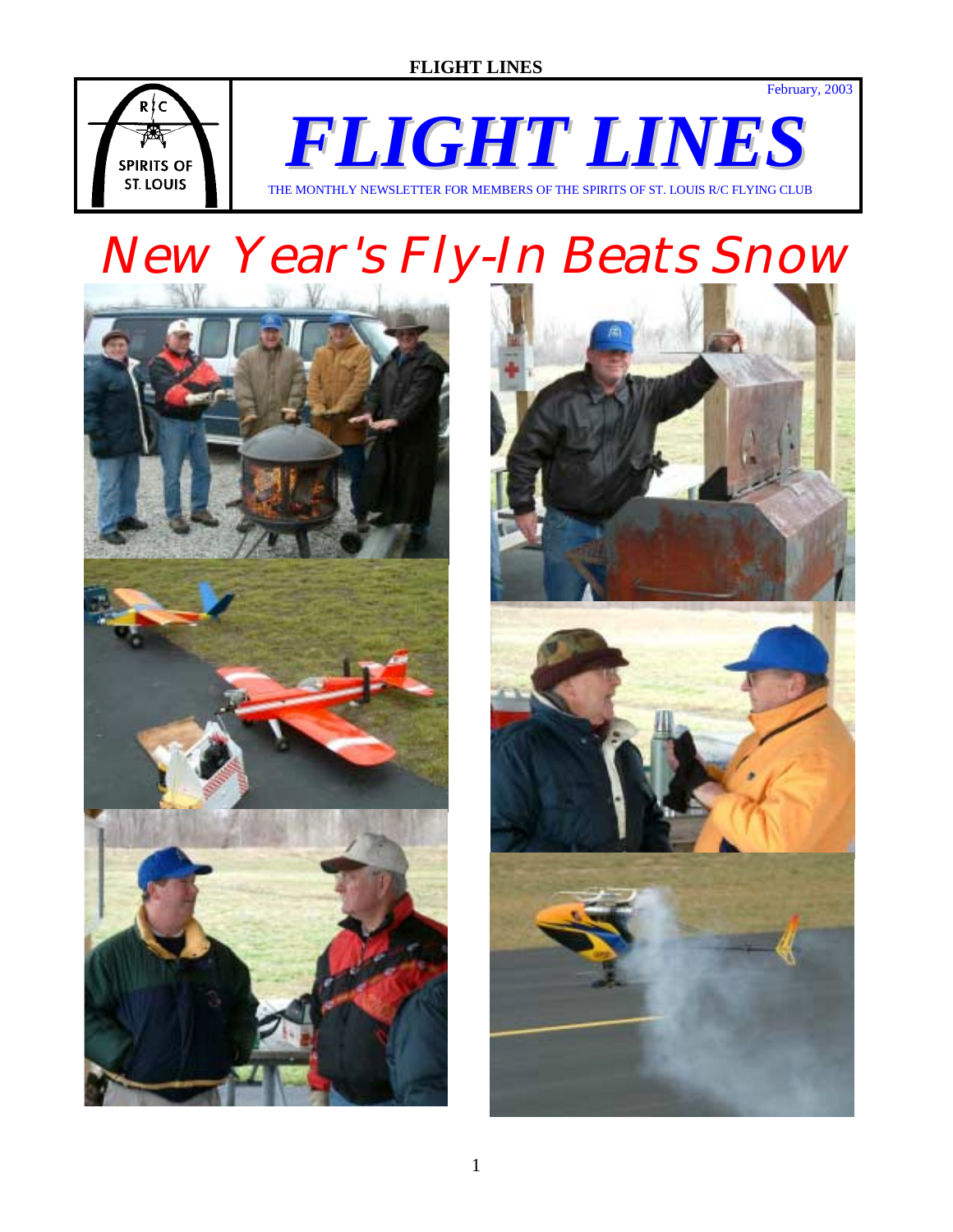#### **PRESIDENT'S NOTES:**

*By Steve Cross* 

Happy New Year to everyone! Well, another month has gone by, and that means that the flying season is one month closer!

So, did you come out and fly on January 1, or at least come and enjoy the great food that Ralph Amelung provided? We had a great time and I think the attendance was even better this year than last. At least the weather was a little warmer, but we had some pretty strong winds to contend with. However, a great fire (thanks to George Cooper), great food, and some terrific attendance/participation prizes all ensured that a good time was had by all.

I<sup>1</sup>m sure you all are making great headway on your winter project, but if you want to see George Cooper<sup>1</sup>s latest creation close up, be sure to come to the club meetings. He seems to be building a plane a month and they are firstclass construction projects. The pictures in this newsletter of his most recent project; an exact scale replica of the full-scale Tuholer that he built.simply do not capture how good this plane looks, even with Walt<sup>1</sup>s new camera! But a lot of folks got to see it up close and personal at our last meeting and couldn<sup>1</sup>t stop asking  $Coop$ questions about the model and about the fullscale version.

Don<sup>1</sup>t forget the annual Spirits/Boeing Swap Meet coming up in March. This is a great time to pick up that bargain you<sup>1</sup>ve been waiting for, or maybe pick up some cash for that plane or engine you want to sell. Go to our website for all the details. And while you<sup>1</sup>re there, check out the great pictures from the New Years Day Fun Fly

> *See you at the field! Steve Cross*

# **MEETING MINUTES, JANUARY 8, 2003:**

*By Walt Wilson* 

**Members signed in:** 22 members and one new member applicant were present.

. **Secretary's Report:** Minutes were accepted as published in last month's Flight Lines.

**Treasurer's Report:** The Treasurer's Report was accepted as presented. It was noted that all taxes and other submitted bills have been paid to date and we're in good condition financially.

**Field Report:** George Cooper read the Field Report as presented on page three.

**Safety Report:** Ralph Amelung has a complete report on page five. It was noted that recently, while some of our members were present, a lady and her son walked onto the field and started to fly an electric B-2 Bomber. They had no knowledge of frequencies or that it is a private field with rules about that sort of thing. They were invited to join the club and do things properly, but just walked away.

#### **OLD BUSINESS:**

**Swap Meet:** Nothing new. The Boeing Club is in charge of all arrangements except for the concession stand. Helpers will be needed. Ralph Amelung will be looking for helpers at the next couple of meetings.

#### **NEW BUSINESS:**

None was presented.

**Ralph Doyle** was present after being hospitalized recently for a heart attack. He's on the road to recovery and doing well

# **Activities Report:**

**New Year's Day Fly-In:** Vic Bunze reported that the Spirits are a hardy lot, considering the turnout on New Year's Day. There is a report on page three and photos throughout this newsletter. We had good food, good prizes and a great crowd.

**There will be a Ski-Fly** on the first Saturday that we have sufficient snow on the ground. There was a discussion about how to set up skis for best handling.

#### **New Member Applicant:**

Name Phone Number

Kevin Cordell 636-329-1918

He's a helicopter flyer with extensive experience flying and working contests at both local and national levels, The members present accepted him unanimously.

**Meeting Activity:** George Cooper had his "Airplane of the Month", a Spezio Tuholer. See the photos on page three for details. Steve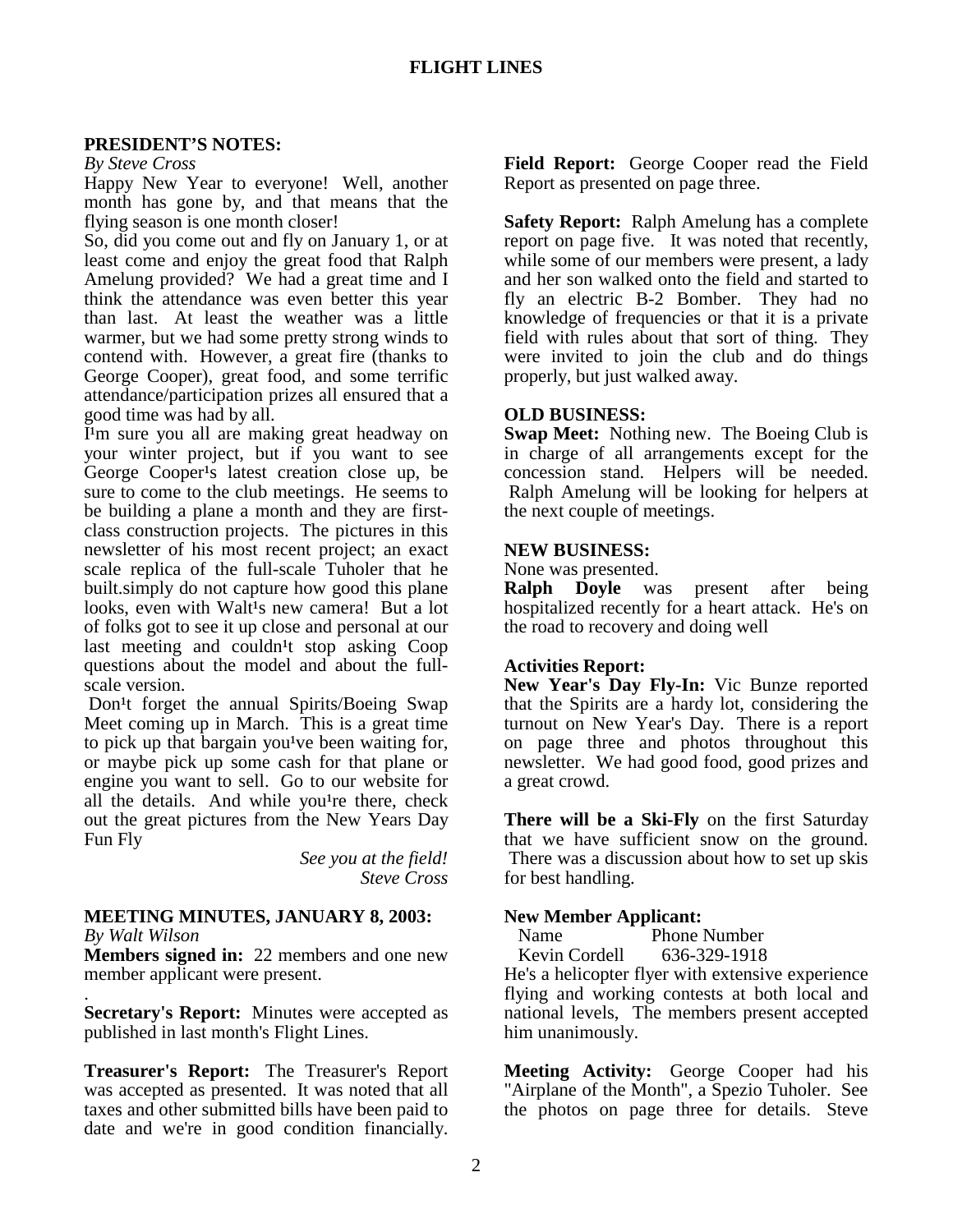Ramonczuk showed his Hobbico Extra 300 ARF. See the photo on page six for details.

**The meeting was adjourned** at 8:00 P.M.



*New member Kevin Cordell is an experienced helicopter pilot with an extensive contest background. He has also been a Futaba representative and can help speed up any service you may require.* 



*George Cooper kit-bashed a Sig 1/4 scale Spacewalker kit to produce this replica of a fullscale Spezio Tuholer that he built in the 1970's. It's covered with Solartex and finished with latex spray paints. It has an 84 inch wingspan and is powered by a Zenoah G-23.* 

# **MEMBERSHIP RENEWALS**

*By Bill Lindewirth* 

Membership renewals must be received no later than March 1, 2003. Renewals received after March 1st, must include the \$25.00 New Membership Application fee. If you don't renew your membership, your last newsletter will be the March issue.



*The Tuholer has George for a pilot, both in the plane and at the transmitter!* 

# **JANUARY FIELD REPORT:**

*By George Cooper* 

At the time I am writing this, the field under about six inches of snow. Field maintenance is at a minimum.

The field is in much better shape this year than at this time last year. We had 100 tons of rock put on the driveway last year and it is holding up well. The grass is filling in everywhere and the pit area looks like we may have decent grass this spring. Thanks for generally staying off of it and giving it a chance. Our filling in around the runway and planting seed last spring really paid off with a good stand of grass and easy access to the runway from the grass.

At the February meeting and in the March Newsletter, I will be requesting volunteers for the 2003 mowing season work parties. Last year we had a pretty good response and had seven teams of four members each. I would like to see more teams than that this year as we will be starting mowing earlier. It would be nice to have about ten teams for the coming year so no one will be overworked. (That is forty people, only about one out of three members maintaining the field for everyone else to enjoy). Think about it, and be ready to sign up during February.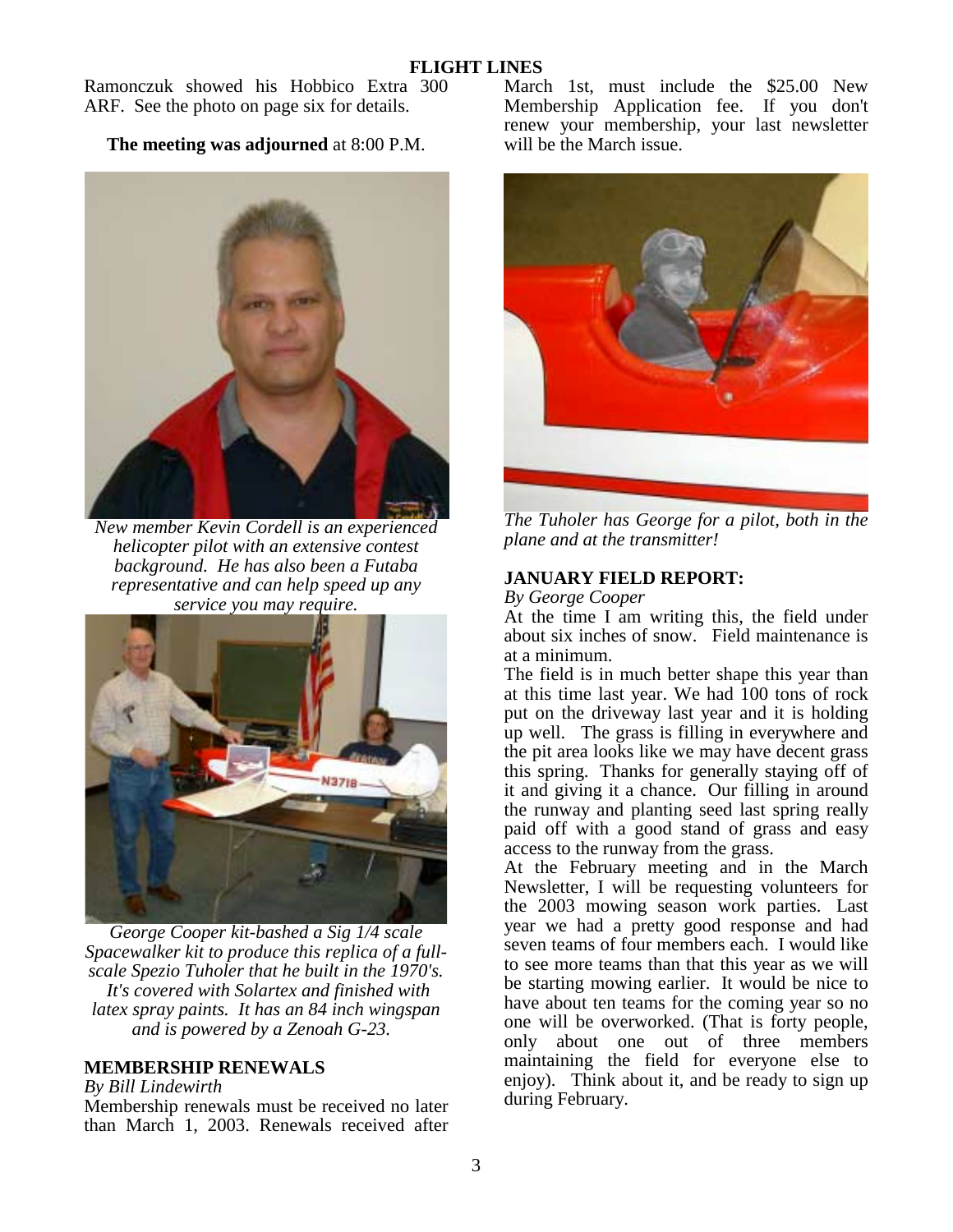## **FLIGHT LINES**

# **NEW YEAR'S DAY FLY-IN**

*By Walt Wilson* 

Gene Jones took off at 9:15 A.M. on January 1, 2003, to be the first Spirit in the air in the New Year



Fifteen, or so, pilots braved the thirty-odd degree temperatures and winds in excess of 15 mph to fly at the New Year's Day Fly-In. There were a lot more helpers and watchers to make it

a pretty good turnout, considering the very unpleasant conditions.



Ralph Amelung did his usual excellent job of keeping everyone fed and supplied with drinks throughout the day.

At noon, there was a drawing for attendance<br>prizes. George Cooper won first prize of George Cooper won first prize of \$25.00, Steve Cross received second prize of a C.G. Machine. *(Continued on the next page)*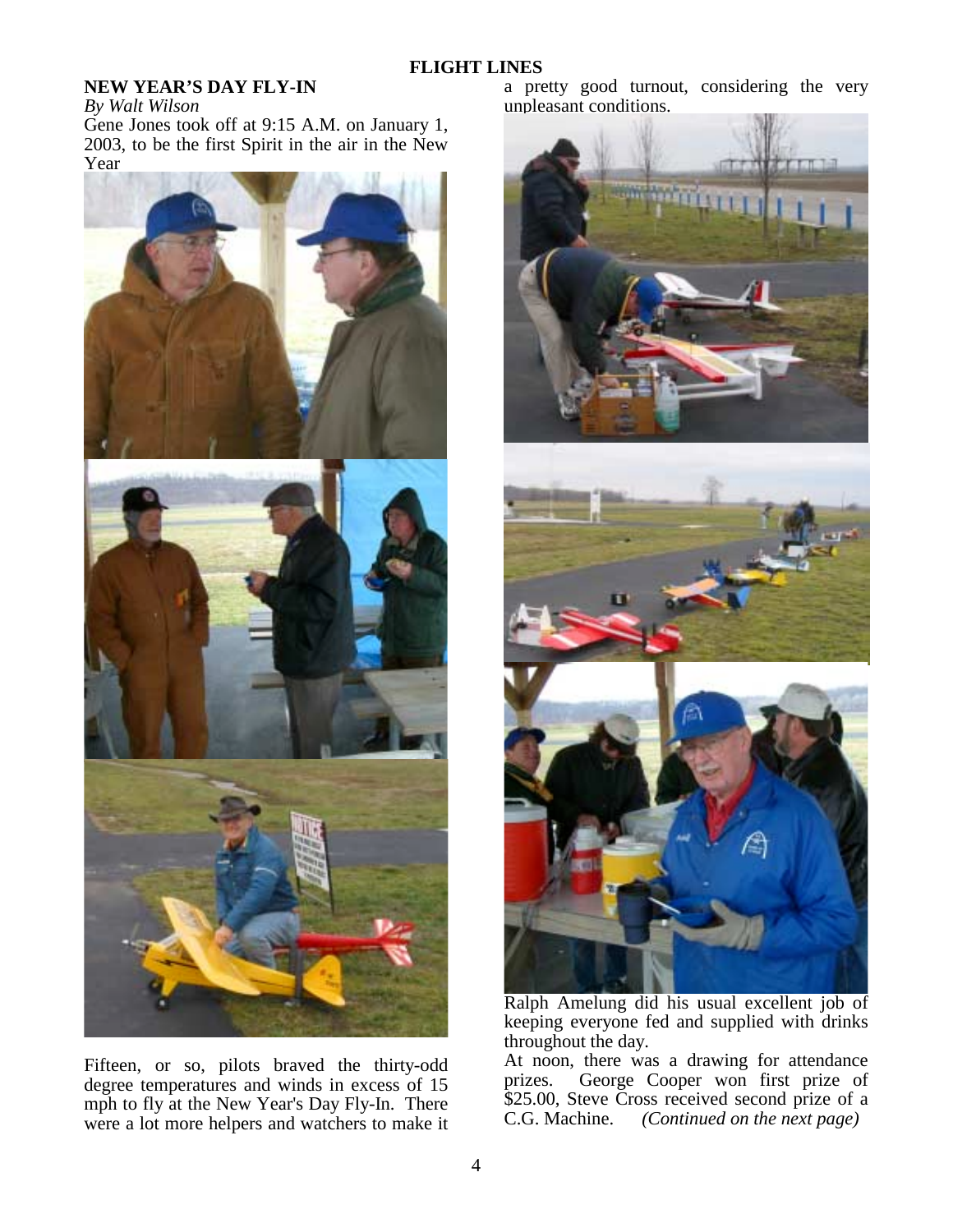# **FLIGHT LINES**

#### *(Continued from the previous page)*



Gene Jones, Pat Keebey, Bill Lindewirth, Lee Volmert, Jeff Kubik and Mike Reigle also won prizes, the least of which was \$10.00



Mike Lindsey and Eric Chandler, a visitor, dazzled everyone with helicopter aerobatics throughout the afternoon. A snowstorm dropped five to six inches of the cold white stuff on the St. Charles Area the night of January 1.

*Photos of the New Year's Fly-In were taken by Carolyn Schlueter, Vic Bunze and Walt Wilson.* 



Many more photos from this and other Spirits' events are available on our web site in the Photo Gallery!

#### **MEMBERSHIP RENEWALS**

#### *By Bill Lindewirth*

Membership renewals must be received no later than March 1, 2003. Renewals received after March 1st, must include the \$25.00 New Membership Application fee. If you don't renew your membership, your last newsletter will be the March issue.

#### **SAFETY REPORT:**

*By Ralph Amelung, Field Safety Officer* 

I was made aware of two incidents this month. The first incident involved a new member (past flyer) taking a bird up before being fully checked out. *(Continued on the next page)* 

*(Continued from the previous page)*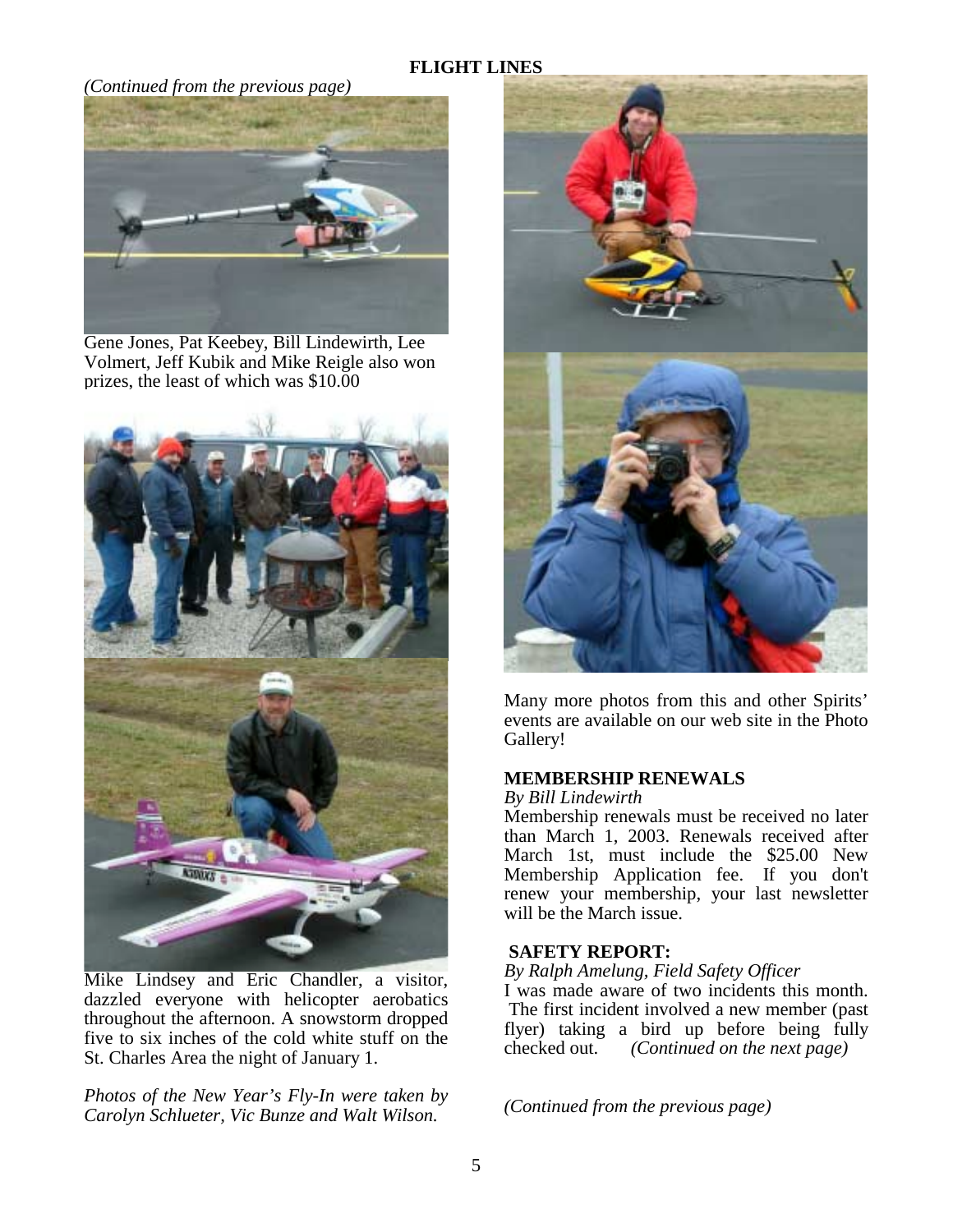An instructor was flying and veteran members were present. The landing (that included a final approach over the parking area) wasn<sup>1</sup>t pretty and was potentially dangerous. Admittedly, everyone is anxious to "take to the skies" and many times we overestimate our abilities. It is human nature. Members are encouraged to talk to each other. We should all be alert and do whatever we can to minimize the inherent risks taken in this hobby. Given the resources made available (instructors, buddy boxes, etc.), wouldn<sup>1</sup>t it be better to make some suggestions in a helpful/friendly manner? It might be as simple as reminding other members of these resources, "Hey Buddy, can I help you with that?" instead of standing by and watching the accident as it unfolds. Your action may prevent serious injury and property damage. Feel good about that.

Secondly, a veteran member decided to trim his fingernails the hard way, in a prop. It can happen anytime and anywhere and to anyone, regardless of their experience level. Don<sup>1</sup>t be distracted when your motor is running. Many props turn invisible when the motor is running. I've noticed that some members combat the problem by painting the prop tips with a contrasting color (white/yellow/orange).

I suggest that you do whatever it takes to **BE CAREFUL OUT THERE !** 

*Ralph Amelung Field Safety Officer* 

# **AT THE FIELD....**



*Steve Ramonczuk holds his Extra 300, powered by an O.S. .70 Four-Stroke. He says it flies well, but is unforgiving and definitely not a plane for beginners.* 



*Ralph Amelung says his problems with the infamous "Yellow Bird" are solved, now that he has a new pilot.*

# **THE LAST WORD:**

*By Walt Wilson* 

Well, we've had our first organized event of 2003, the New Year's Day Fly-In, and we're off and running toward our second, the Swap Meet. While the New Year's turnout wasn't as large as last year, it was very good considering the weather conditions. There were two mishaps. One experienced flyer totally destroyed his plane and another stuck his finger into a running prop. The injuries were painful but the victim didn't feel they were serious enough to go to the hospital. There have been many instances in years past where the injuries were serious enough to require Emergency Room treatment. I've had personal experience in that area! Do you know where the nearest hospital with an ER is located? It might be worth your while to find out! I would go to the St. Joseph Health Center on First Capitol Drive, in St. Charles. If you're seriously injured, get someone to drive you to the hospital. To get there, turn right on Greens Bottom and stay on it until it turns into Jungs Station. Go right on Upper Bottom Road and stay on it until it ends, just past the Family Arena. Go right on S. River Road and stay on it. It'll become South Fifth Street, which will take you to First Capitol in St. Charles. Turn right on First Capitol for one block, to just past Fourth Street and you will be at the St Joseph Health Center ER parking lot. It's on your left. There's also St. Luke's Urgent Care Center, on Highway 94 at Wolfrum Road. I'm not familiar with that facility, but it may be an alternative if the injury is critical.

 *(Continued on the next page)*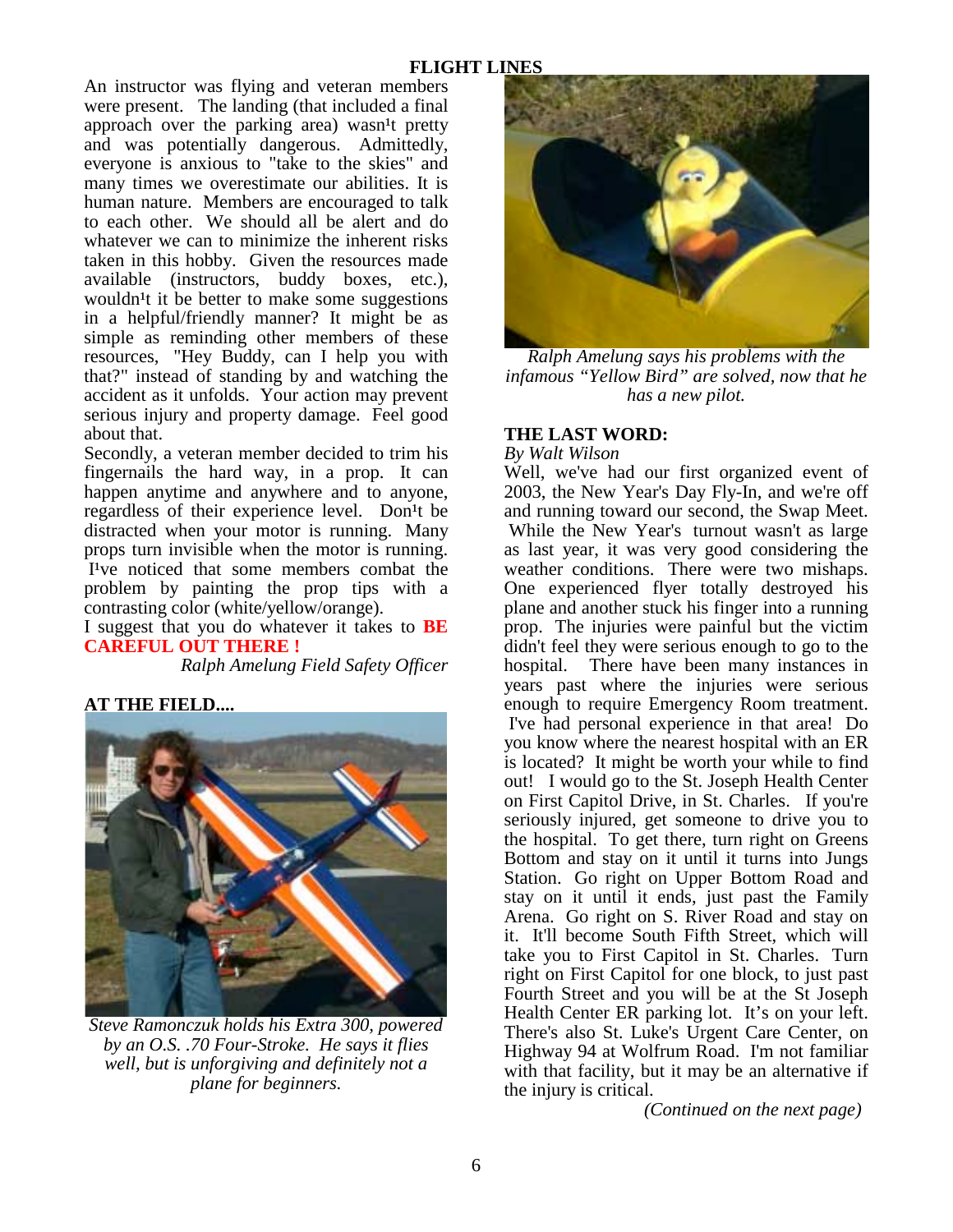# *(Continued from the previous page)*

You say you fly alone? That's a very bad idea! Anything can happen, from a cut finger to a snake bite (if you go deep into the woods to retrieve a downed plane), or even a heart attack. I won't even unload my plane unless another flyer or friend is present! I've been seriously hurt at the field and know what it can involve! Enjoy our hobby, but don't be foolish about it.

*Gotta go build!*